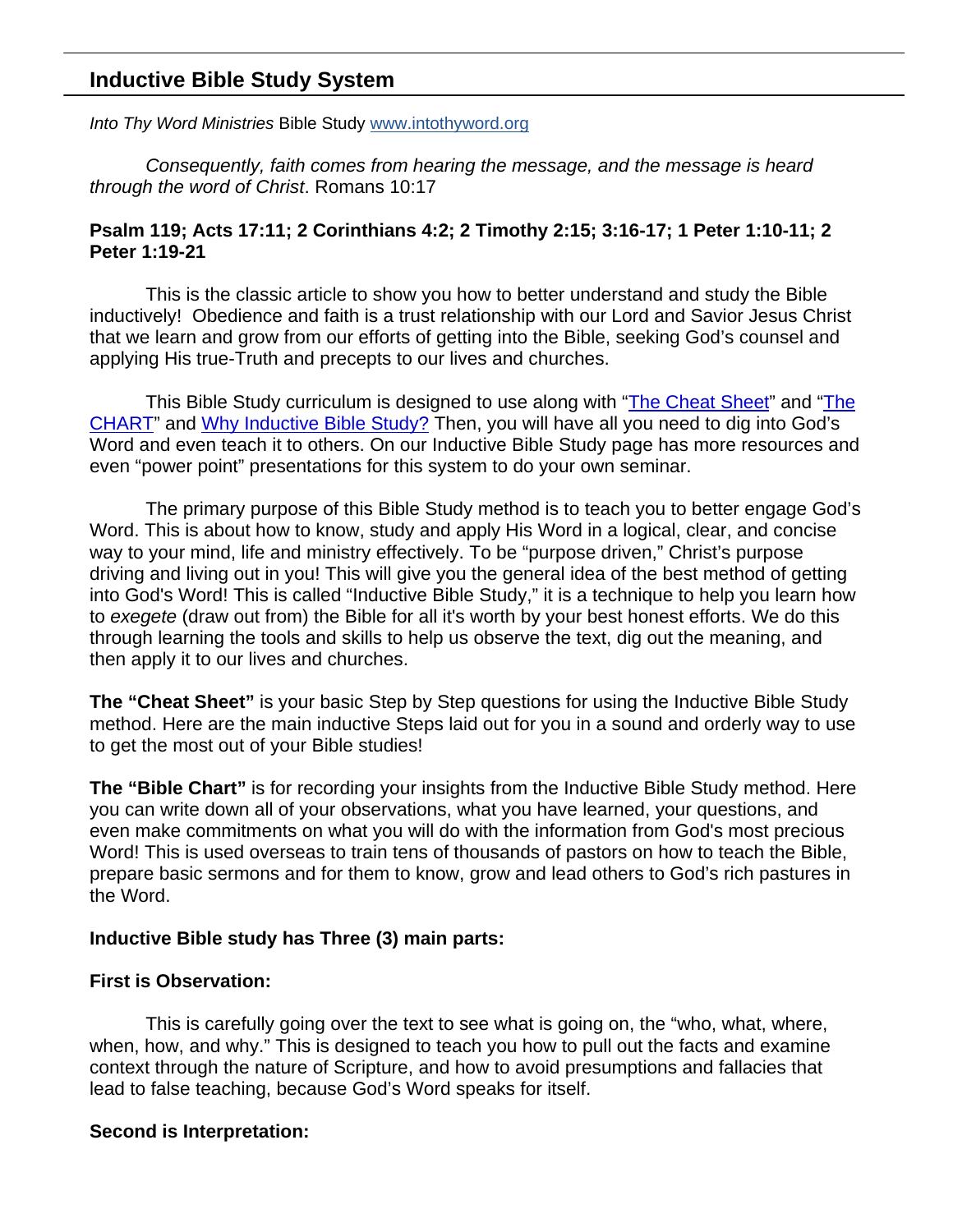This is taking what is said and finding out what does the text mean so I know what I need to learn. How to interpret the Bible correctly and literally from the correct context, word meanings and genre (type of language). Our goal is to never take out of God's Word what is not there, or read in our will, ideas, presumptions, assumptions as His!

## **Third is Application:**

This is taking the plain meaning from God's Word and putting it to practical use. This is about, 'how shall I respond' to the Word. What sin to get rid of, what commands to yield too, the pitfalls to avoid, what I need to be and do, what area I need to discover and grow in, the actions to engage in, and the promises we are to keep, what is God calling me to do?

# **Using the Chart, Write it Down!**

The Chart is divided up in four (4) main columns, following the basic inductive outline, observe, learn and apply.

Then we use this chart to take these parts and record our findings. In this way, we keep a record of what we learn and have a platform to use for devotions and for teaching. We then can go back to them, even years later, and see what God has done in our lives or what we may need to relearn or have forgot to do and apply!

**The First Column,** this is where your basic information goes and get ready to dig and be in prayer.

What you want to do first is, PRAY, direct your will, make a commitment, and line yourself up to God. Chose your text, one to twelve verses or a paragraph and when you get better up to a chapter at a time. Then read, then re-read; keep in prayer and then look at the whole book, then chapters, and then verses.

Here is where you record your Chapter and Paragraph Titles. You can also make an outline, paraphrase the passage, and or write down the general idea.

This is where you use Step I and II: of the cheat sheet and note the Key Verses and Words.

## **The Second Column,** the key question, *What does this passage say?*

This is where you place your Observations. What does it Say? Give the "looks'" observe grammar and literary style, record any Biblical Statements. This is where you use Step III: of the cheat sheet, OBSERVE IT and note your findings.

This is also where you ask, *How am I encouraged and strengthened?* 

## **The Third Column**, this is where you ask, *What does this passage mean?*

This is where you record your Observations: What Does it imply or signify? Ask questions, be aware of context and making errors, use "tools," implications, "who, what,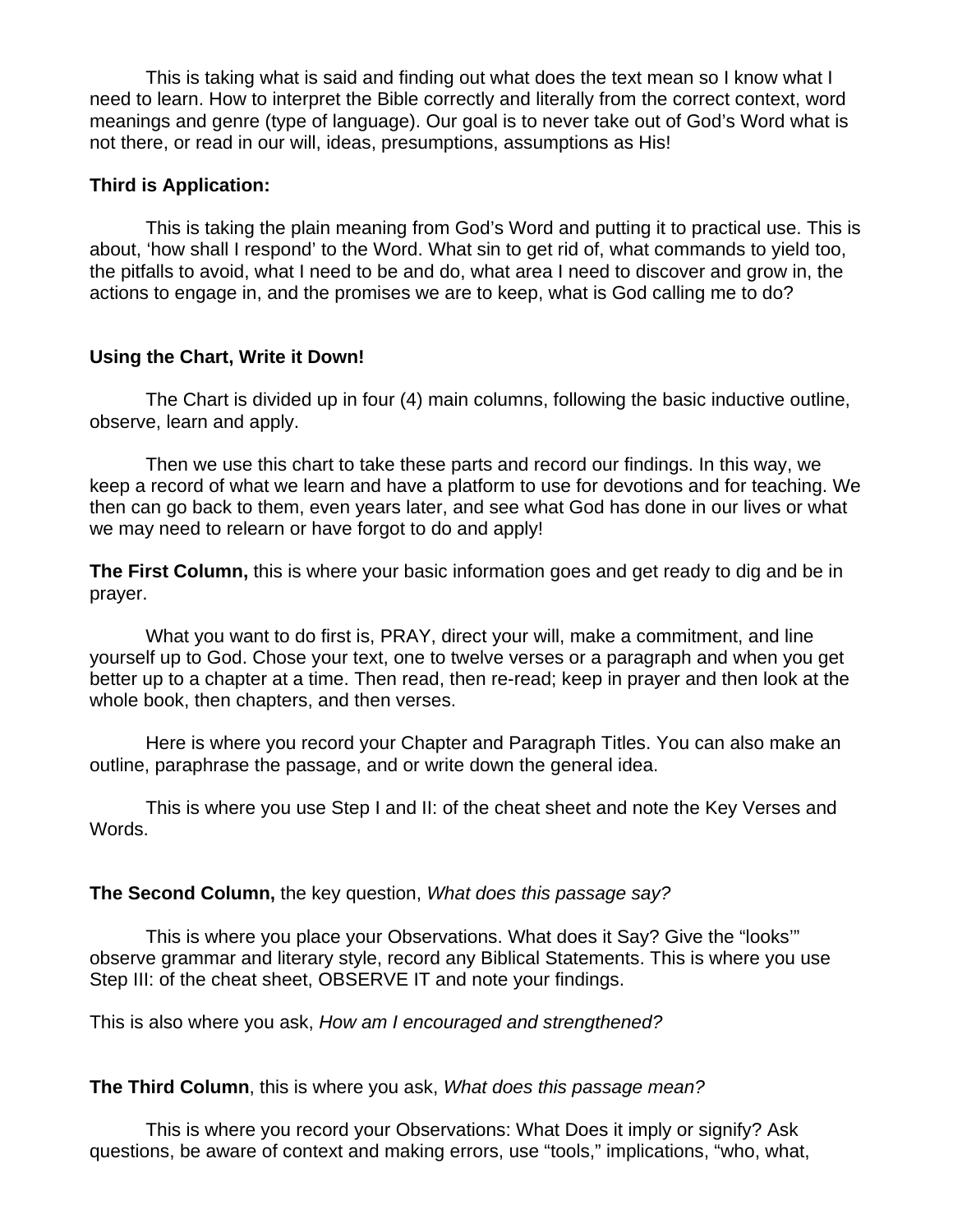where, when, how, and why" This is where you use Step III B and IV: of the cheat sheet and note your findings and questions. Here is where you can mark down the words you may not understand, that can look up later in a Bible Dictionary or Good Commentary or Study Bible.

This is also where you ask, *Is there sin in my life for which confession and repentance is needed?* 

**The Fourth Column**, this is where you ask, *How does this apply to me?*

This is where you record your Application: How Does It Apply to Me? What is God telling me? Make an emotional identification! Look for the answers, dig personally, and let God's Word transform and affect you!

This is where you use Step V & VI: of the cheat sheet and note what is God telling you what to know, how to be and what to do? And, trust and be obedient!

This is also where you ask,

*How can I be changed, so I can learn and grow?*

*What is in the way of these precepts affecting me?* 

*What is in the way of my listening to God?* 

*What will I do about it?* 

*What can I model and teach?* 

*What does God want me to share with someone?*

Remember, the true believer is the one who bases all their life," IT ALL", upon Christ as LORD, with full trust and assurance by faith and obedience (Rom. 12; Gal. 2:20-21; Col. 3:1- 3; Phil. 3:1-14).

**The Bottom and back of the Chart,** Here is where you can list other information and prayer items. If you run out of space, just add a second chart…

Remember when you read and study the Bible, you are going into God's presence. Be reverent, listen and be in a pray-full attitude. Because the primary purpose of this method is to not only teach you how to study His Word in a logical, clear, and concise way, it is also a platform for the Holy Spirit to use for you to be challenged, changed and to grow in faith, fruit and maturity and then impart these truths and your transformed life to others around you!

Be a real effective Christian! Never just rest your faith in a simple sinner's prayer and do nothing else. Christ's grace gets us the admission into the Faith, but what good is the Faith if we never grow in it or use it. Our faith and practice must be real, so use His Word, be renewed and transformed, but do not just rely on its privileges! How to do this? Rely on Christ; be real in your faith completely! Be mature, open and trusting in your approach to God's Word. Be a learner and then a doer of the Word. Christ's sacrifice must have reached